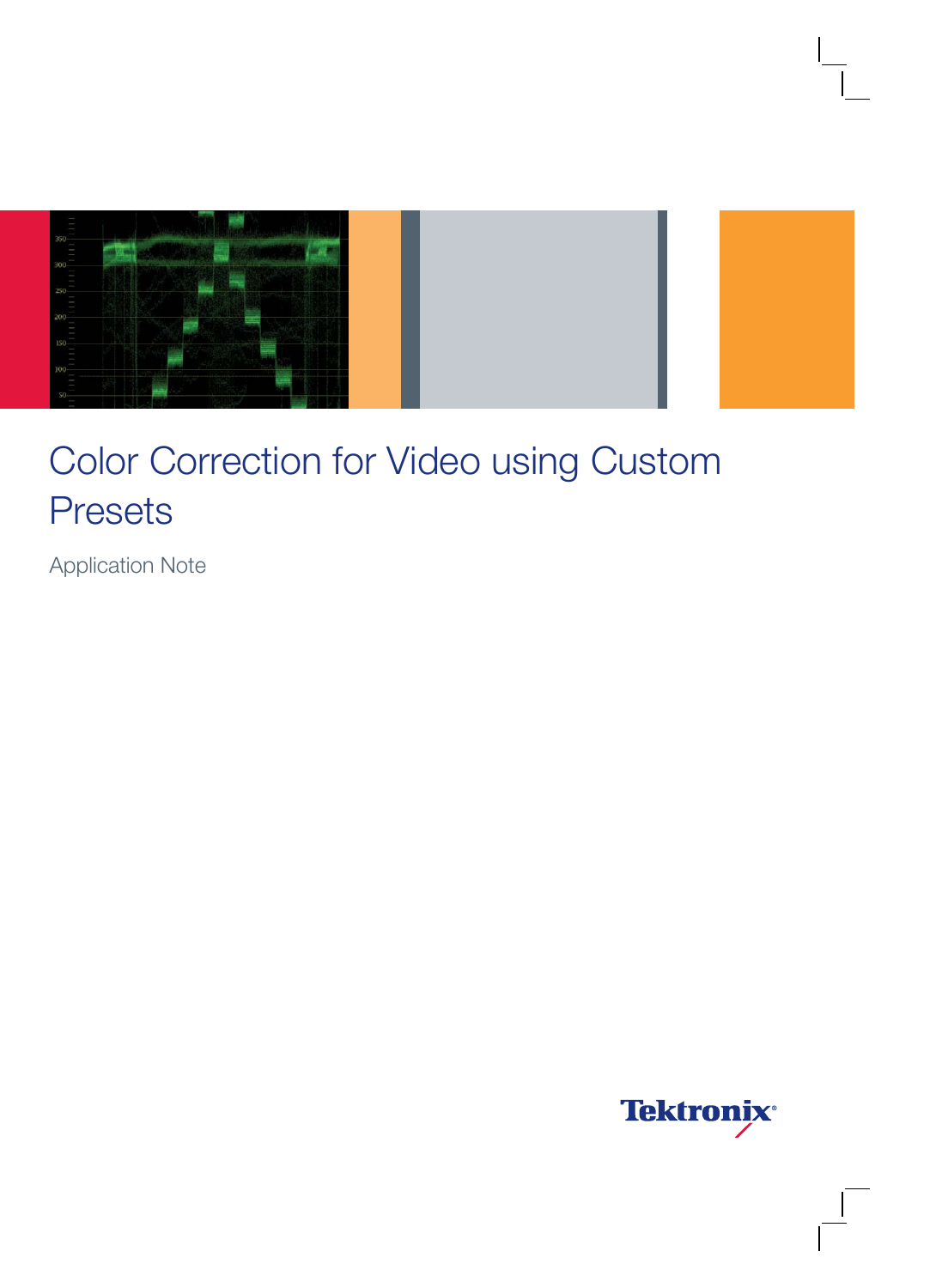



Figure 1. Tektronix WFM5200 **Figure 2. Tektronix WFM8200** 



Figure 3. WFM 5200 Option CAM with 4 different inputs.

Color correction is something that has to be done efficiently. There's usually a budgeted amount of time to color correct a project. And even if you have an unlimited amount of time, you still want to stay in the "flow" of the process. One of the

things that can help you be efficient and "stay in the moment" is having access to the best Waveform Monitor and the best view of that display or combination of displays. Each image and each process can require that you look at a different display – like a waveform, parade waveform, vectorscope or a gamut display – and that you can quickly zoom in or look at particular parts of that display. The preset functionality of the Tektronix Waveform Monitors, including the low cost WFM5200 (Figure 1) helps you stay focused on the task of color grading instead of button pushing.

The WFM5200 and the rasterizer version of the WFM5200 show 2 trace displays at a time. The WFM5200 CAM option can show four different displays simultaneously in quadrants, but only two of them can have a "trace" like a waveform, vectorscope or gamut display (Figure 3). The other two displays can be any combination of audio information, picture or status. In this document, we will show how even the status and picture displays can be very useful in color correction. Tektronix WFM8200 and 8300 (Figure 2) can show four trace displays at once.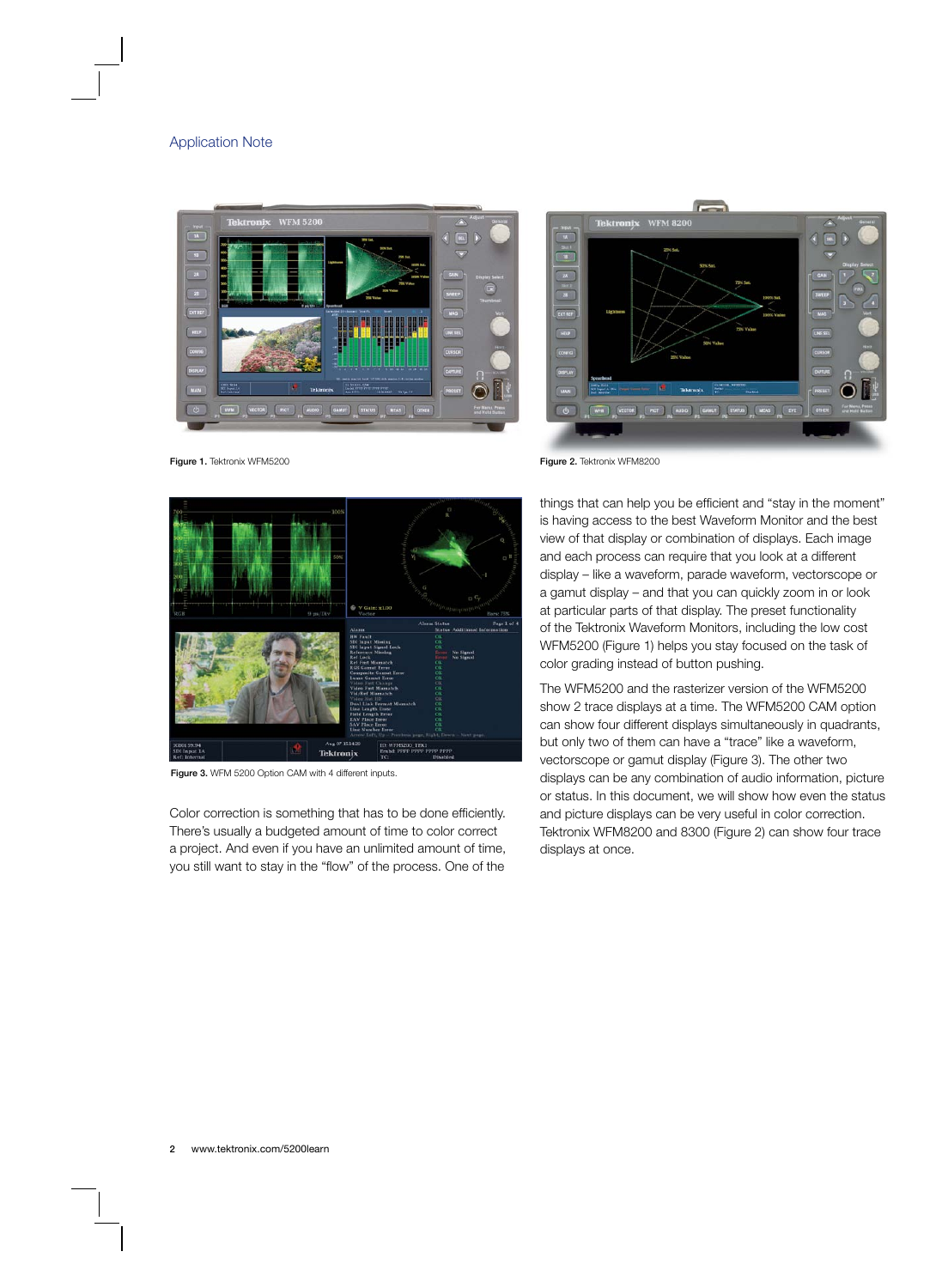



Figure 4. This is a good default preset configuration. It includes an RGB Parade Waveform, a vectorscope, a Picture display and an Alarm Status display.





The value of having 8 presets available at the touch of a button is to be able to quickly get to the most common views that a colorist could want of a waveform monitor. One of the most common displays for two Waveform Monitors would be an RGB Parade and a vectorscope (Figure 4). The RGB Parade is the "go-to" display for most colorists. Each of these presets can be custom named by you. You might call this one STANDARD.

**Figure 5.** Note at the bottom of the screen that each preset has a customized name associated with a button. No need to scroll through menus to find a preset.

Another good preset would be a vectorscope and a standard waveform display. I called this WAVESBRU because I also included a bright-up display for the picture monitor, showing you where there are illegal colors, kind of like zebra stripes on some cameras (Figure 5).

Another good preset would be a vectorscope and the complementary gamut display of a spearhead. I called this COLOR because the combination of the vectorscope and the spearhead provide a three-dimensional view of color space when used together (Figure 6).

Another reason these two displays work well together is because of a common misconception that the vectorscope displays saturation. However, the distance from the center of the vectorscope can also be affected by value or a combination of value and saturation. The spearhead shows whether the excursion of the trace on the vectorscope (how far it is from the center) is coming from saturation or value. The vectorscope is a good complement to the Spearhead because the vectorscope shows hue.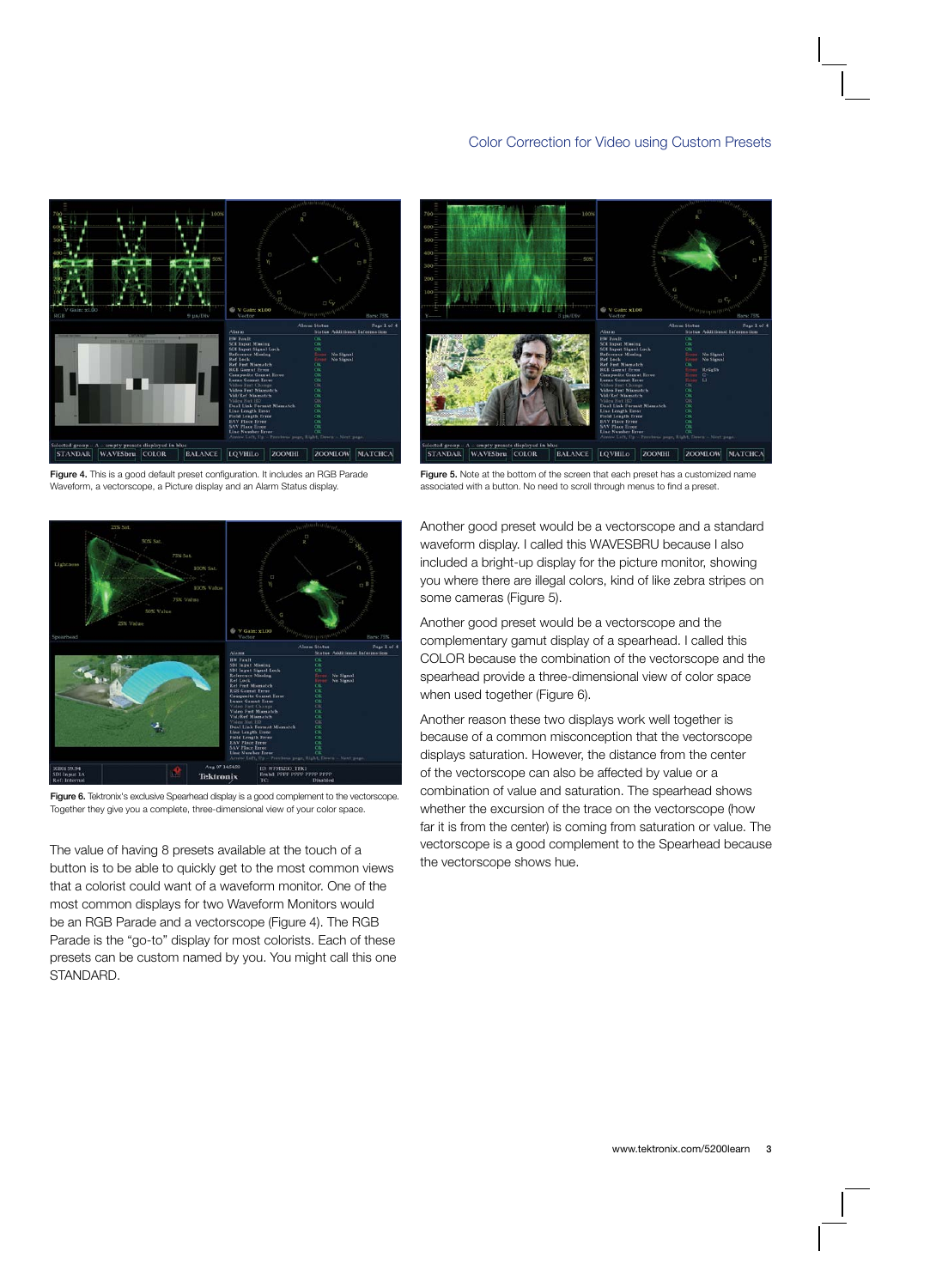



Figure 7. Presets don't have to just define specific views or tools, but can also include specific settings, like zooms, magnifications or even brightnesses, like in this example. Notice the menu indicating a waveform intensity of 7%. Compare this to Figure 8, with a waveform intensity of -31%.



Figure 9. This shows a standard RGB Parade at the top left. On the top right the image is zoomed in and repositioned to show the detail of the highlights.

Tektronix has a very useful feature for matching shots that involves capturing or caching a reference image in the waveform monitor and then displaying it superimposed with whatever the live feed is coming into the waveform monitor. When you do this, however, the combined, superimposed trace displays can be very bright. To assist with using this feature quickly and efficiently, this preset, called "MatchCap" lowers the trace brightness (Figure 7). Presets don't have to just be different display combinations, but also different SETTINGS for displays, including trace brightness, zooms, magnifications and other user settings (Figure 8).

**Figure 8.** Note that the brightness of the trace is lower in one display than it is in the other. It is possible to control this with a menu setting at any time, but you can also program this brightness change into a preset that is accessible with the press of a button.



Figure 10. This shows a standard RGB Parade at the top left. On the top right the image is zoomed in and repositioned to show the detail of the shadows.

To fine tune color corrections, it is often useful to zoom in on a specific portion of the trace to see fine detail. A good example of this is to zoom in to the blacks in the RGB Parade waveform monitor to better balance black levels (Figure 10). Similarly to zoom in to the highlights to match white levels (Figure 9). To make these common tasks easier, create a preset with each of these zoomed views side by side with a standard view, to maintain perspective on the whole trace. These presets are available for download on the Tektronix website (should provide a link to the exact location here). In the downloadable bank of presets for the WFM5200, these presets are called "ZMSHADOW" and "ZMHILIT."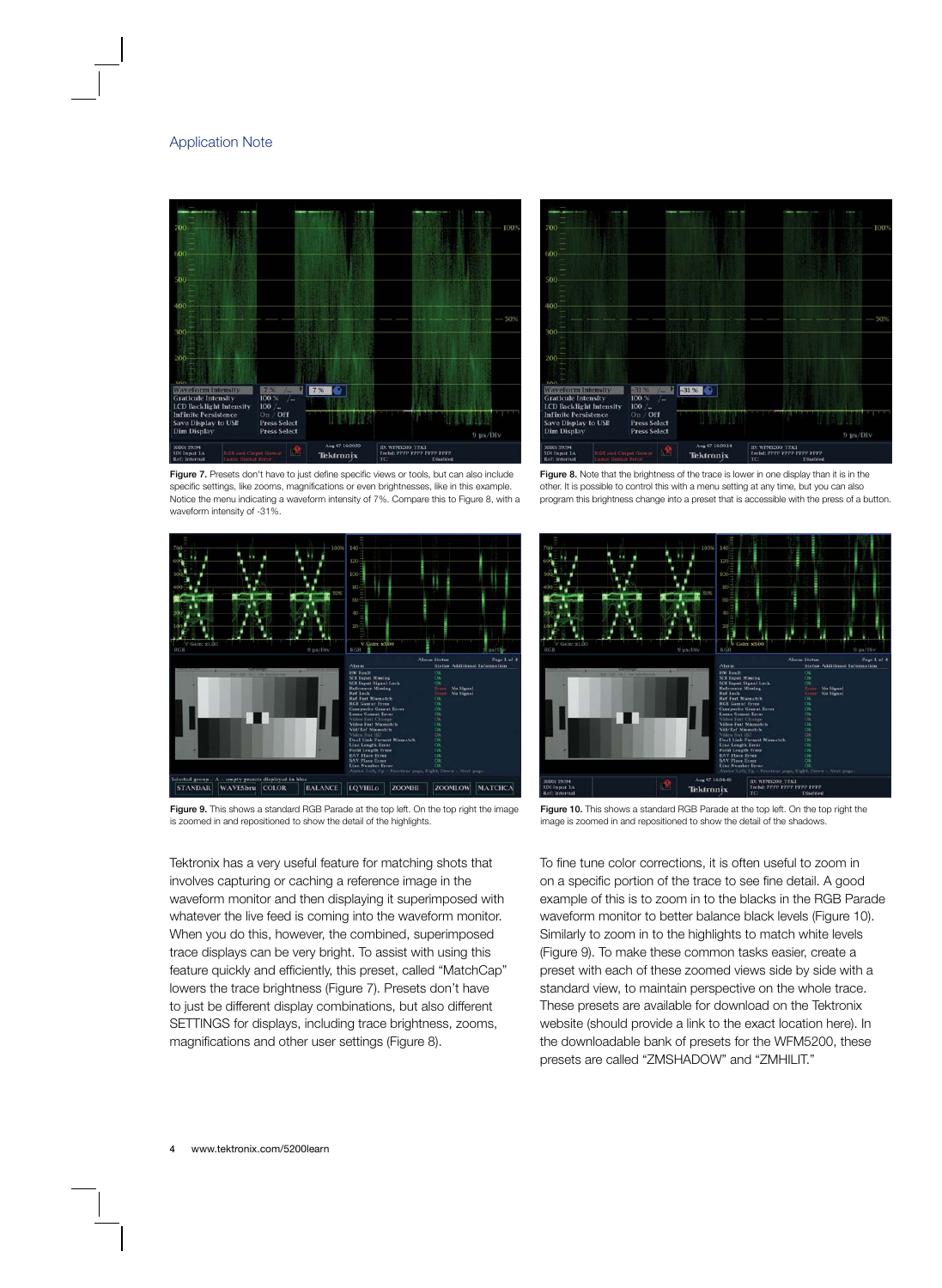







A relatively recent innovation from Tektronix is the patented Luma Qualified Vectorscope display, or LQV (Figure 11). Luma qualified vectorscopes allow you see only a specific tonal range of your image displayed in the vectorscope. These tonal ranges are completely customizable. In the 5200 presets available for download on this website, one of the presets is for side-by-side LQVs for highlights and shadows, called "LQVHiLo." These side by side LQVs really let you balance easily because you're not seeing all the midtones.

A large part of any colorist's job is balancing images so there is a preset called "BALANCE" with a Vectorscope matched with a Diamond display (Figure 12). You could edit this preset to be an RGB Parade Waveform with a Diamond display. The Diamond display shows neutral colors in the



Figure 12. Note that the chip chart, which should be completely neutral, skews off towards the left of the top diamond, indicating that the highlights are greenish, and towards the right on the bottom diamond indicating that there is also some red in the highlights. Red and yellow combined equals yellow.



Figure 13. With the line running vertically up the middle, the image is balanced. Figure 14. This is the highlight color wheel adjustment that balanced the chip chart. Notice that the center point on the color wheel is pulled towards blue, which is the opposite of yellow.

> center of the display, with blacks where the two diamonds meet in the middle, whites at the top of the top diamond and at the bottom of the bottom diamond, and midtones a the diamonds' widest point. Green is indicated toward the left of both diamonds, blue is indicated to the right of the top diamond and red is indicated to the right of the bottom diamond.

The Diamond display in the example above (Figure 12) is actually showing you that the blacks are balanced (horizontally centered) but the highlights are a little green and a little red, which means yellow. Drag the highlight color wheel a touch towards blue (Figure 14), and presto, your highlights are balanced (Figure 13).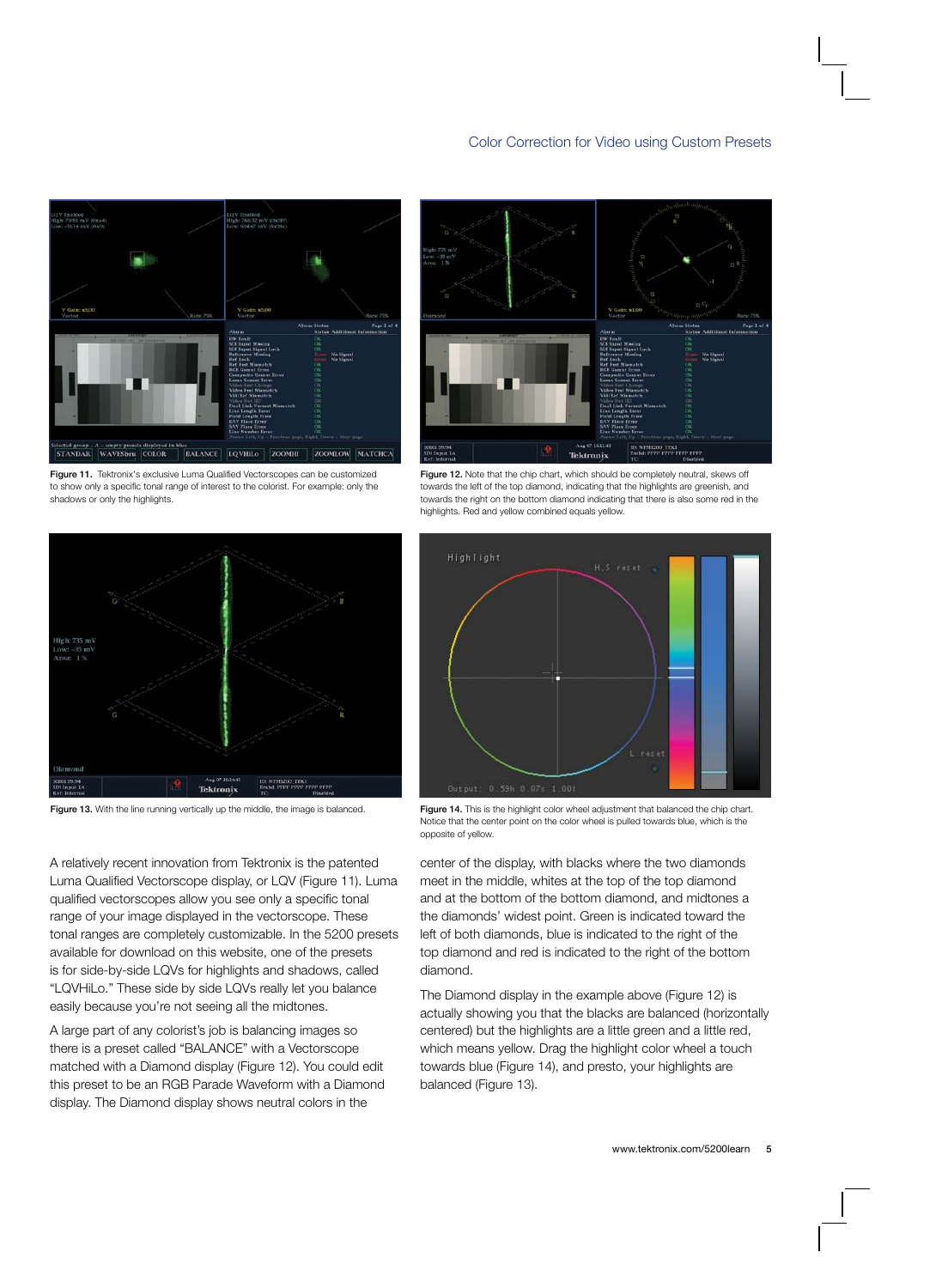



Figure 15. Specific amounts of zooms, gains or magnifications can be described and saved in a preset so you can instantly access a particular setting.





Figure 17. The front panel of the WFM5200 provides access to many dials and buttons that make it quick and easy to access the most important functions.

With the WFM 5200 Gain, magnification, brightness, position, are all accessed at the touch of a button (Figure 17) instead of having to adjust them for every shot. This increases your efficiency dozens or hundreds of times a day. The important thing about presets is that you can customize them exactly the way you want, from the colors to the zooms (Figure 15) and gains to the names (Figure 16).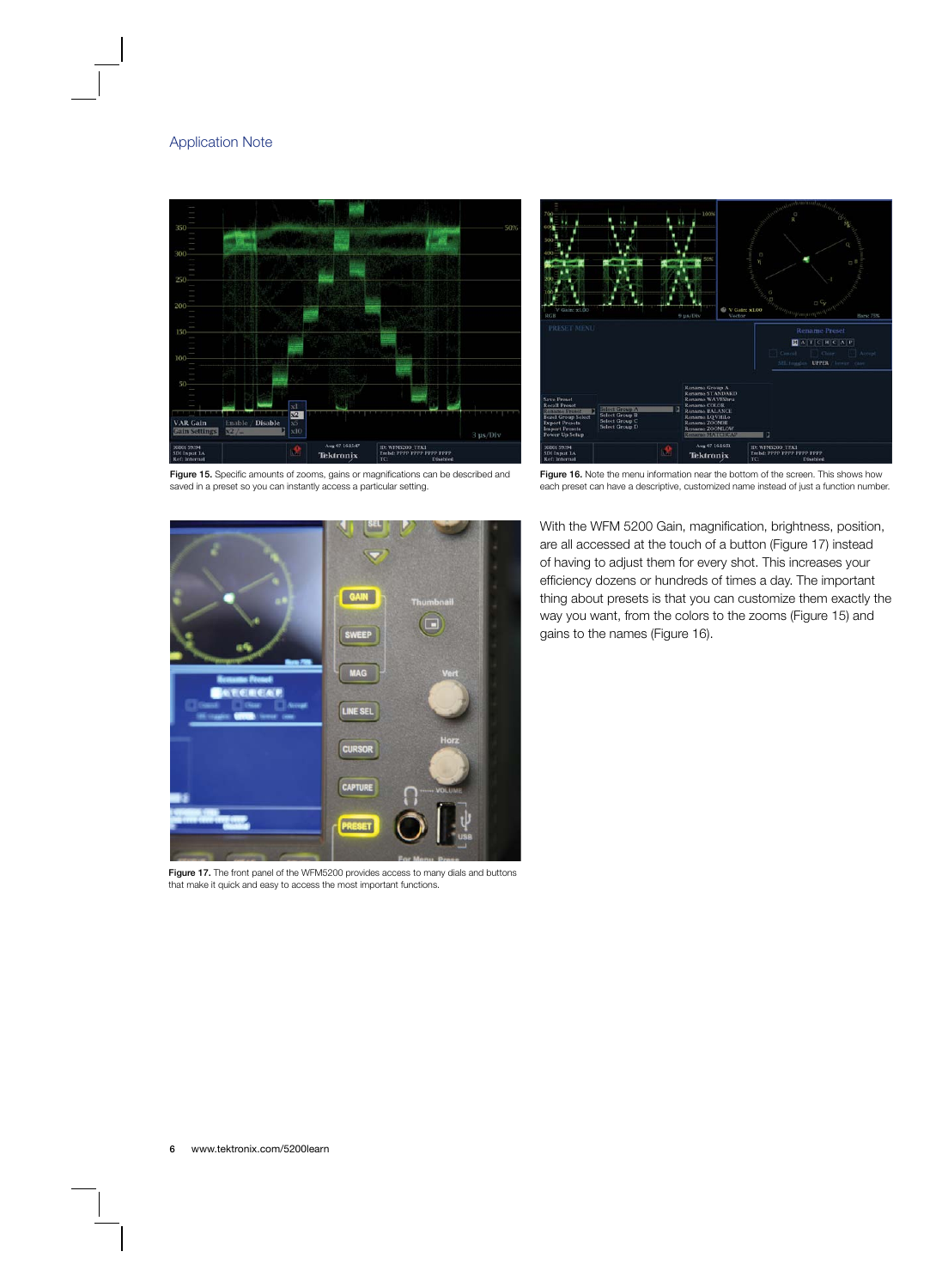

Figure 18. Presets are recalled with two button pushes. Press the reset button (under the finger in this image), then the softkey corresponding to the Preset you want to enable along the bottom of the waveform monitor.



Figure 19. Note the names of the presets along the bottom of this image. These names are all easily customizable.

Presets on Tektronix waveform monitors are easily and quickly recalled. Just press the Preset button (Figure 18) and the soft button that has the name of the preset you want (Figure 19). There are actually four banks of eight presets in the WFM5200. It's easiest if all of your common presets are in just one bank. But the WFM5200 can save a total of 32 presets (Figure 16). You can easily transport these presets between devices. I've saved the presets I created and they're available for download from Tektronix.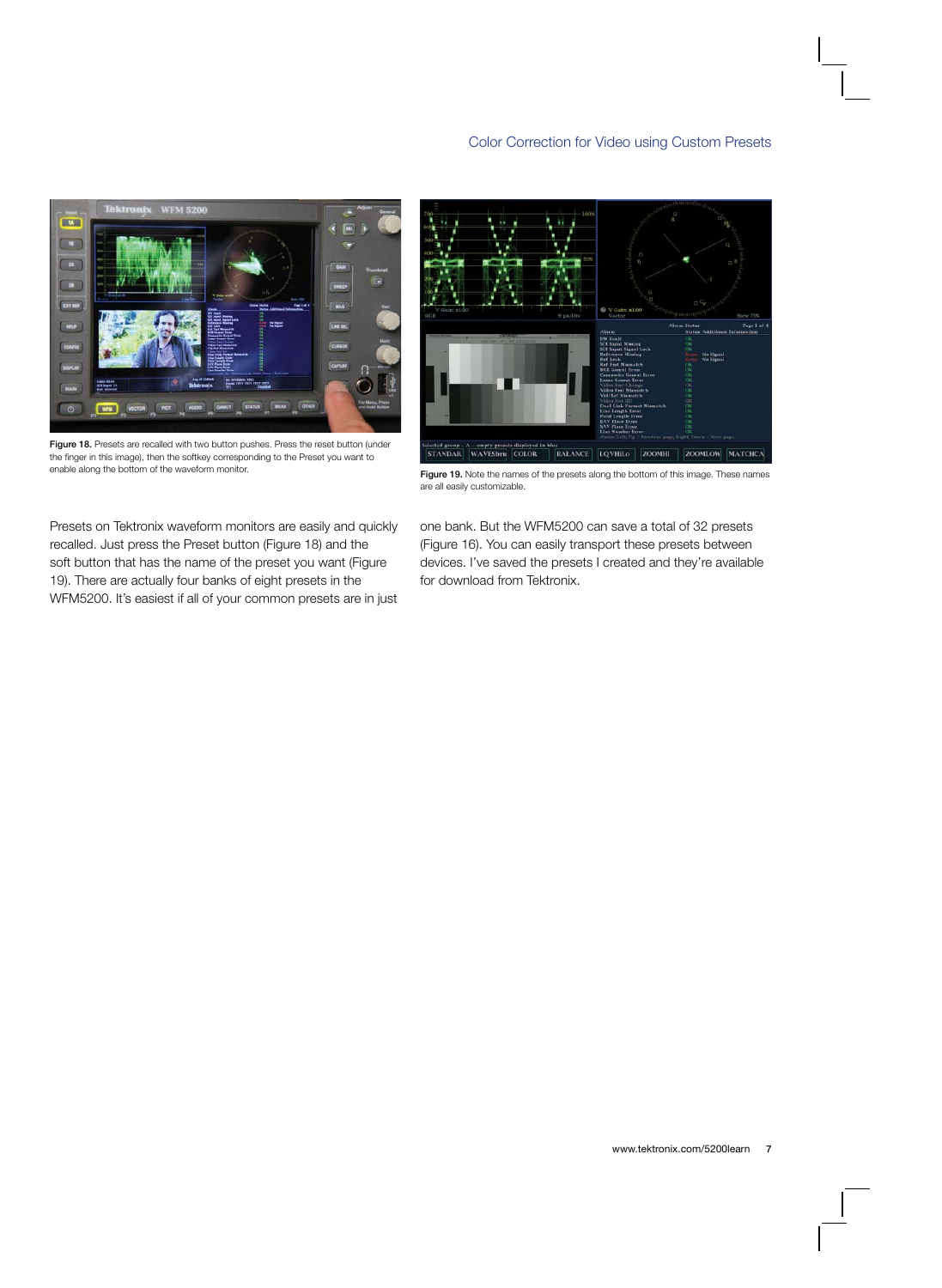

៊ ø ٣à j.  $\mathbf{z}$ Ħ ø  $\overline{6}$ ٩  $\frac{1}{2}$ 78  $\mathbf{a}$ Đ B  $\mathbf{h}$ H. E O  $\blacksquare$ B p  $\blacksquare$ R × B  $\Box$ O 01-CEN14003300 7:6P #start | # @@ \*

Figure 20. You can download a bank of eight presets designed by noted color correction author, Stephen Hullfish, from www.tektronix.com/5200learn.



æ

Figure 21. When the preset file is downloaded and un-zipped, copy it to a USB "stick" or "thumb drive." This image illustrates the preset folder on a PC desktop next to the

icon for a small USB "thumb drive."

ಿ



Figure 22. After properly dismounting the "thumb drive" from your computer, plug it in to the USB port on the front of the WFM5200 or other Tektronix waveform monitor.

Steve Hullfish, author of "The Art and Technique of Digital Color Correction" created a bank of presets for the WFM 5200 and they are available for download from the Tektronix website at www.tektronix.com/5200learn (Figure 20). It is easy to download them to your computer and transfer them via a USB thumbdrive to your WFM5200.

First, locate them on the Tek website and download them to your computer. Unstuff them – the folder should probably read WfmPrst - and load it on a USB thumb drive (Figure 21).



Figure 23. Hold down the preset button, just to the left of the USB port.

Then unplug it from your computer, go over to your Tektronix Waveform Monitor and pop the USB drive into the USB port on the front of the WFM5200 (Figure 22).

Hold down the Preset button for a few seconds. Use the adjustment arrows to select Import Presets (Figure 23).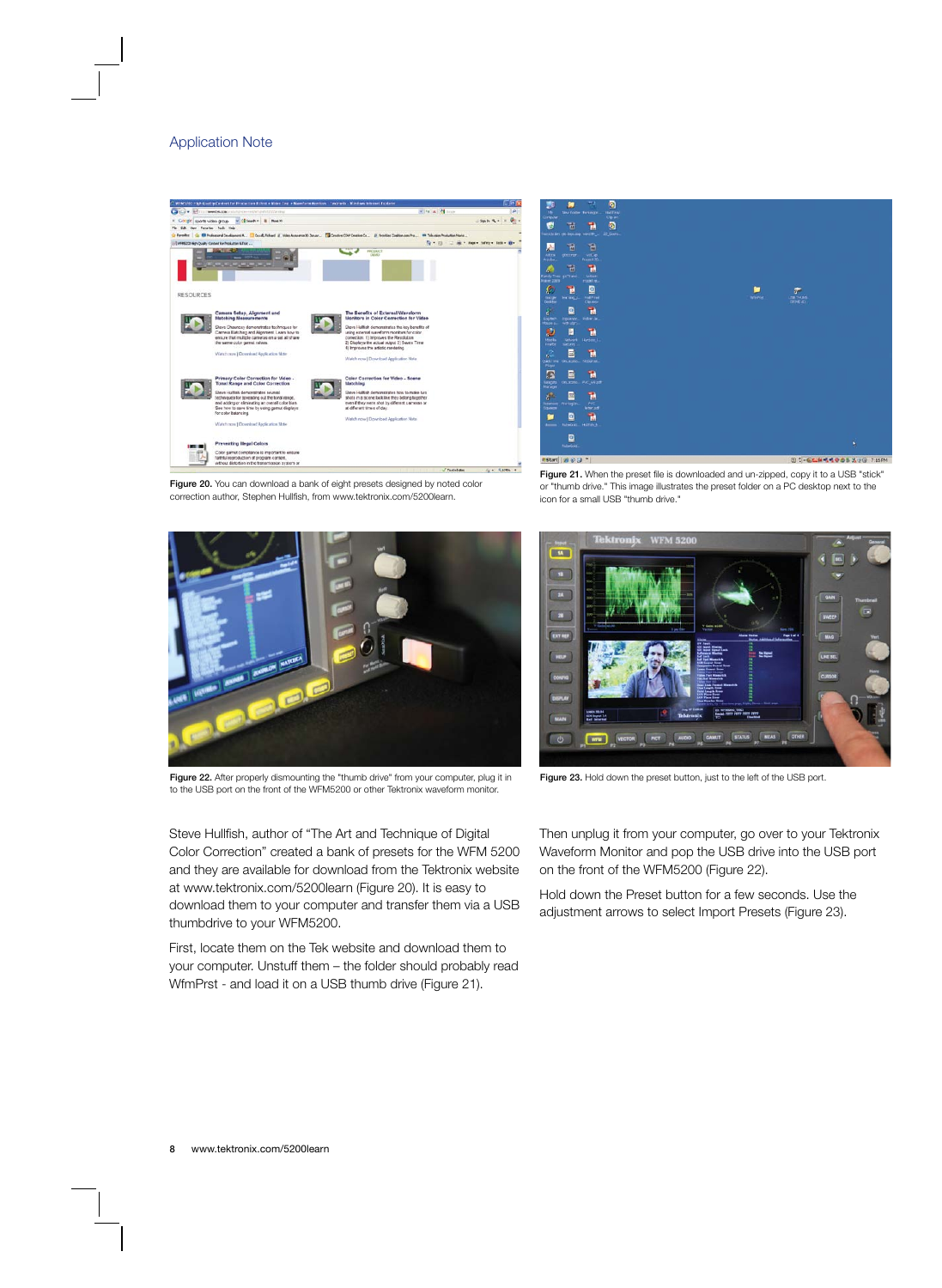

Figure 24. Follow the prompts in the on-screen menu to load the presets from the USB port.

Select a source. Select a USB folder (Figure 24). Select ALL. Select a Destination. Select ALL. Then select COPY and press the select button. You should receive a message that it was successful.

You can transfer your presets to other Tektronix Waveform Monitors or share presets with other editors who have Tektronix Waveform Monitors.

There are lots of ways to customize your presets and save them. These Tektronix presets will save you hours of time, getting you the right information quickly and easily when you need it. Feel free to customize them once you've had a chance to use them, so that they work best for your personal style and workflow.

Be sure to check out the on-line demo of the Tektronix WFM5200 and the rest of the videos on Color Correction for Video on the Tektronix website at www.tektronix.com/5200learn.